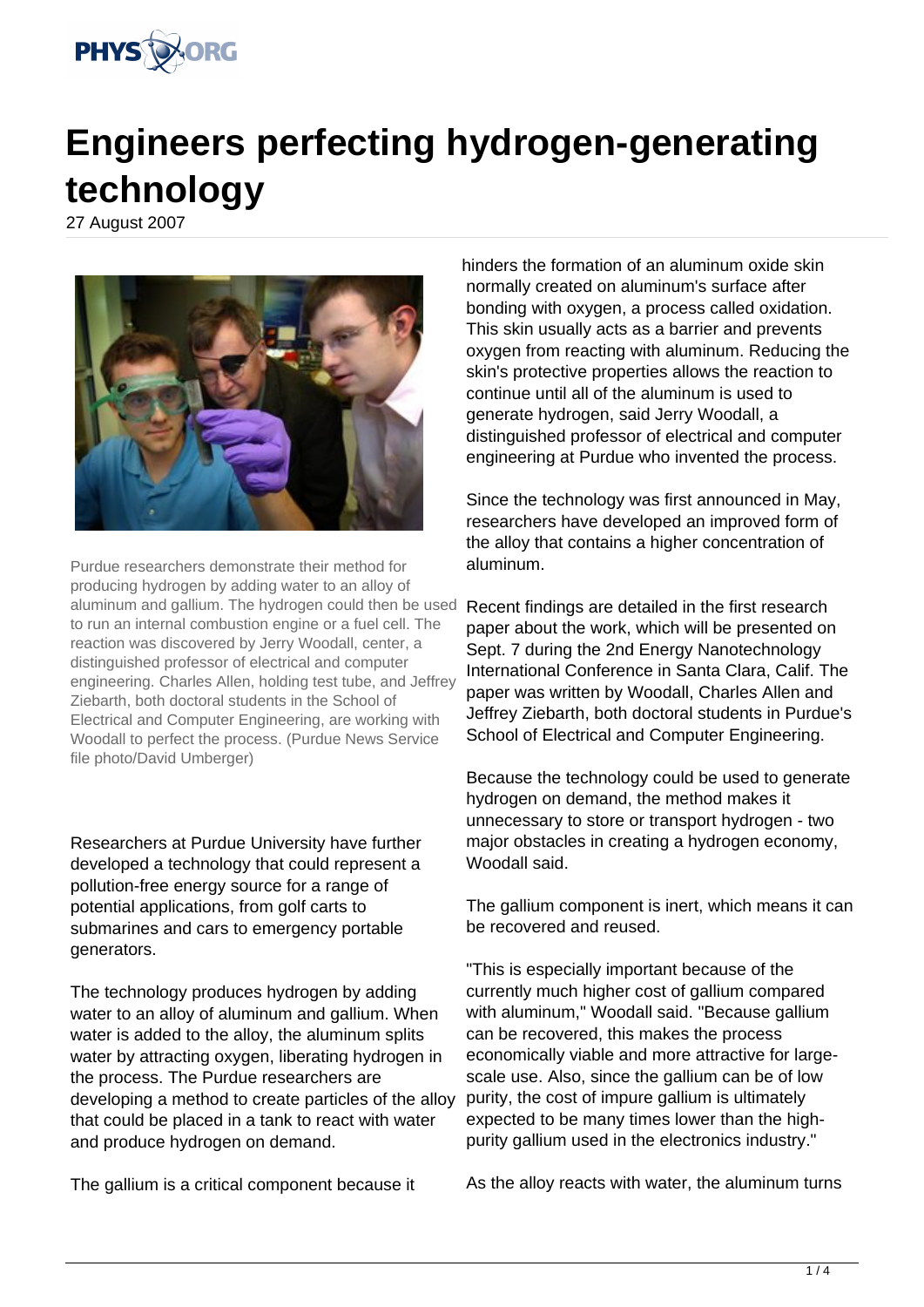

into aluminum oxide, also called alumina, which can Aluminum is refined from the raw mineral bauxite, be recycled back into aluminum. The recycled aluminum would be less expensive than mining the from bauxite results in waste gallium. metal, making the technology more competitive with other forms of energy production, Woodall said.

In recent research, the engineers rapidly cooled the available as a waste product from companies that molten alloy to make particles that were 28 percent aluminum by weight and 72 percent gallium by weight. The result was a "metastable solid alloy" that also readily reacted with water to form hydrogen, alumina and heat, Woodall said.

Following up on that work, the researchers discovered that slowly cooling the molten alloy produced particles that contain 80 percent aluminum and 20 percent gallium.

"Particles made with this 80-20 alloy have good stability in dry air and react rapidly with water to form hydrogen," Woodall said. "This alloy is under intense investigation, and, in our opinion, it can be developed into a commercially viable material for splitting water."

The technology has numerous potential applications. Because the method makes it possible to use hydrogen instead of gasoline to run internal combustion engines, it could be used for cars and trucks. Combusting hydrogen in an engine combustion engine or to operate a fuel cell that or using hydrogen to drive a fuel cell produces only recharges a battery. The battery will then power an water as waste.

"It's a simple matter to convert ordinary internal combustion engines to run on hydrogen. All you have to do is replace the gasoline fuel injector with a hydrogen injector," Woodall said.

The U.S. Department of Energy has set a goal of developing alternative fuels that possess a "hydrogen mass density" of 6 percent by the year 2010 and 9 percent by 2015. The percent mass density of hydrogen is the mass of hydrogen contained in the fuel divided by the total mass of the fuel multiplied by 100. Assuming 50 percent of the water produced as waste is recovered and cycled back into the reaction, the new 80-20 alloy has a hydrogen mass density greater than 6 percent, which meets the DOE's 2010 goal.

which also contains gallium. Producing aluminum

"This technology is feasible for commercial use," Woodall said. "The waste alumina can be recycled back into aluminum, and low-cost gallium is produce aluminum from the raw mineral bauxite. Enough aluminum exists in the United States to produce 100 trillion kilowatt hours of energy. That's enough energy to meet all the U.S. electric needs for 35 years. If impure gallium can be made for less than \$10 a pound and used in an onboard system, there are enough known gallium reserves to run 1 billion cars."

The researchers note in the paper that for the technology to be used to operate cars and trucks, a large-scale recycling program would be required to turn the alumina back into aluminum and to recover the gallium.

"In the meantime, there are other promising potential markets, including lawn mowers and personal motor vehicles such as golf carts and wheelchairs," Woodall said. "The golf cart of the future, three or four years from now, will have an aluminum-gallium alloy. You will add water to generate hydrogen either for an internal electric motor to drive the golf cart."

Another application that is rapidly being developed is for emergency portable generators that will use hydrogen to run a small internal combustion engine. The generators are likely to be on the market within a year, Woodall said.

The technology also could make it possible to introduce a non-polluting way to idle diesel trucks. Truck drivers idle their engines to keep power flowing to appliances and the heating and air conditioning systems while they are making deliveries or parked, but such idling causes air pollution, which has prompted several states to restrict the practice.

The new hydrogen technology could solve the truck-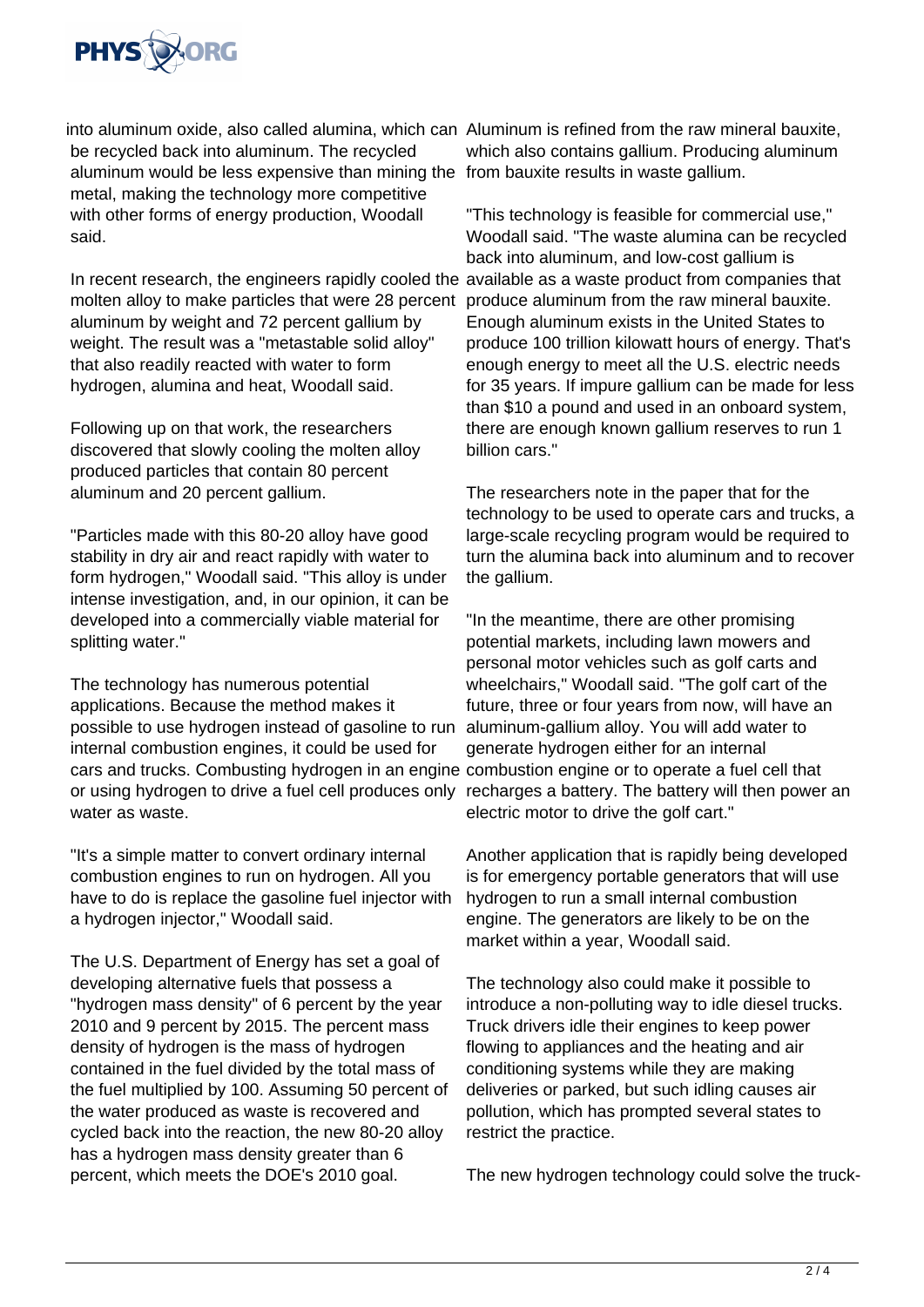

idling dilemma.

"What we are proposing is that the truck would run on either hydrogen or diesel fuel," Woodall said. "While you are on the road you are using the diesel, and gallium spontaneously produce hydrogen if but while the truck is idling, it's running on hydrogen."

The new hydrogen technology also would be wellsuited for submarines because it does not emit toxic fumes and could be used in confined spaces without harming crew members, Woodall said.

"You could replace nuclear submarines with this technology," he said.

Other types of boats, including pleasure craft, also could be equipped with such a technology.

"One reason maritime applications are especially appealing is that you don't have to haul water," Woodall said.

The Purdue researchers had thought that making the process competitive with conventional energy sources would require that the alumina be recycled back into aluminum using a dedicated infrastructure, such as a nuclear power plant or wind generators. However, the researchers now know that recycling the alumina would cost far less than they originally estimated, using standard processing already available.

"Since standard industrial technology could be used to recycle our nearly pure alumina back to aluminum at 20 cents per pound, this technology would be competitive with gasoline," Woodall said. "Using aluminum, it would cost \$70 at wholesale prices to take a 350-mile trip with a mid-size car equipped with a standard internal combustion engine. That compares with \$66 for gasoline at \$3.30 per gallon. If we used a 50 percent efficient fuel cell, taking the same trip using aluminum would cost \$28."

The Purdue Research Foundation holds title to the primary patent, which has been filed with the U.S. Patent and Trademark Office and is pending. An Indiana startup company, AlGalCo LLC., has received a license for the exclusive right to

commercialize the process.

In 1967, while working as a researcher at IBM, Woodall discovered that liquid alloys of aluminum mixed with water. The research, which focused on developing new semiconductors for computers and electronics, led to advances in optical-fiber communications and light-emitting diodes, making them practical for everything from DVD players to television remote controls and new types of lighting displays. That work also led to development of advanced transistors for cell phones and components in solar cells powering space modules like those used on the Mars rover, earning Woodall the 2001 National Medal of Technology from President George W. Bush.

Also while at IBM, Woodall and research engineer Jerome Cuomo were issued a U.S. patent in 1982 for a "solid state, renewable energy supply." The patent described their discovery that when aluminum is dissolved in liquid gallium just above room temperature, the liquid alloy readily reacts with water to form hydrogen, alumina and heat.

Future research will include work to further perfect the solid alloy and develop systems for the controlled delivery of hydrogen.

Source: Purdue University